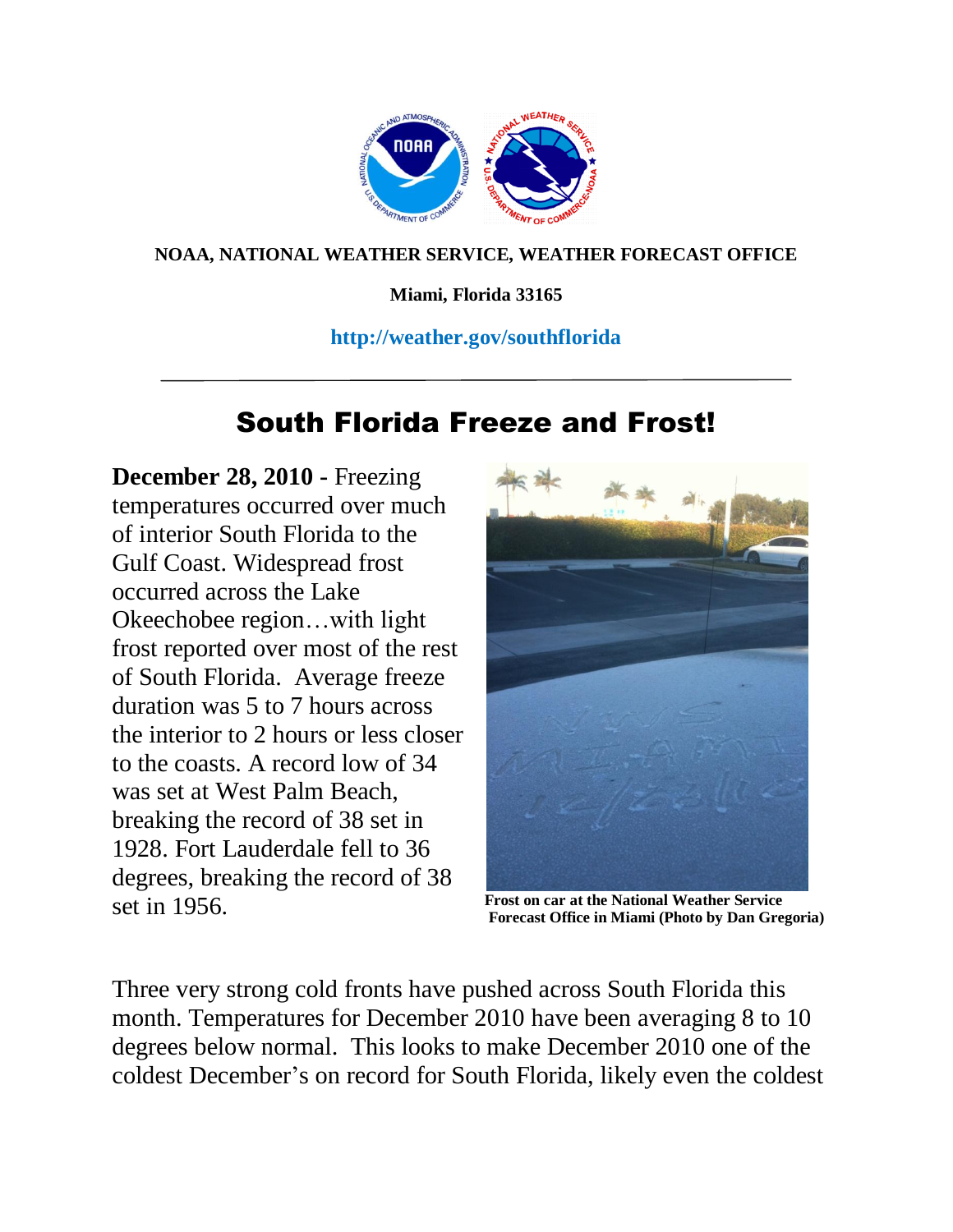at some locales. More on this to come as data is compiled at the close of the month.

Low temps this morning were 18 to 25 degrees below normal! The following are reports of lows that occurred this morning across South Florida. Data comprised of reports from official NWS ASOS and cooperative (COOP) stations, and unoffical reports from RAWS (Remote Automatic Weather Stations), Florida Automated Weather Network (FAWN), South Florida Water Management District (SFWMD), COCORAHS, Weatherbug, Weatherflow, and other unofficial mesonet sites.

| <b>CITIES</b><br><b>*RECORD LOW</b>               | <b>LOW TEMPS</b><br>12/28/10 |
|---------------------------------------------------|------------------------------|
| PALM BEACH COUNTY                                 |                              |
| WEST PALM BEACH (ASOS)                            | $34*$                        |
| PALM BEACH GARDENS (COOP SITE)                    | 33                           |
| <b>JUNO BEACH (COOP SITE)</b>                     | 33                           |
| <b>SOUTH BAY (COOP SITE)</b>                      | 32                           |
| CANAL POINT (COOP SITE)                           | 37                           |
| LAKE WORTH (COCORAHS)                             | 34                           |
| JUPITER INLET LIGHTHOUSE (WEATHERBUG)             | 34                           |
| NORTH PALM BEACH THE BENJAMIN SCHOOL (WEATHERBUG) | 35                           |
| <b>LOXAHATCHEE (RAWS)</b>                         | 32                           |
| <b>BOYNTON BEACH (WEATHERBUG)</b>                 | 34                           |
| DELRAY BEACH (WEATHERBUG)                         | 35                           |
| <b>BOCA RATON (WEATHERBUG)</b>                    | 35                           |
| <b>BELLE GLADE (FAWN SITE)</b>                    | 29                           |

#### **BROWARD COUNTY**

| FORT LAUDERDALE INTERNATIONAL AIRPORT (ASOS)      | $36*$ |
|---------------------------------------------------|-------|
| FORT LAUDERDALE EXECUTIVE AIRPORT (ASOS)          | 35    |
| PEMBROKE PINES - NORTH PERRY AIRPORT (ASOS)       | 35    |
| POMPANO BEACH AIR PARK (ASOS)                     | 36    |
| FORT LAUDERDALE BEACH (COOP SITE)                 | 36    |
| FORT LAUDERDALE DIXIE WATER PLANT (COOP SITE)     | 34    |
| HOLLYWOOD WASTE WATER TREATMENT PLANT (COOP SITE) | 36    |
| CORAL SPRINGS - CORAL GLADES HS (WEATHERBUG)      | 33    |
| <b>BSO PARKLAND (WEATHERBUG)</b>                  | 34    |